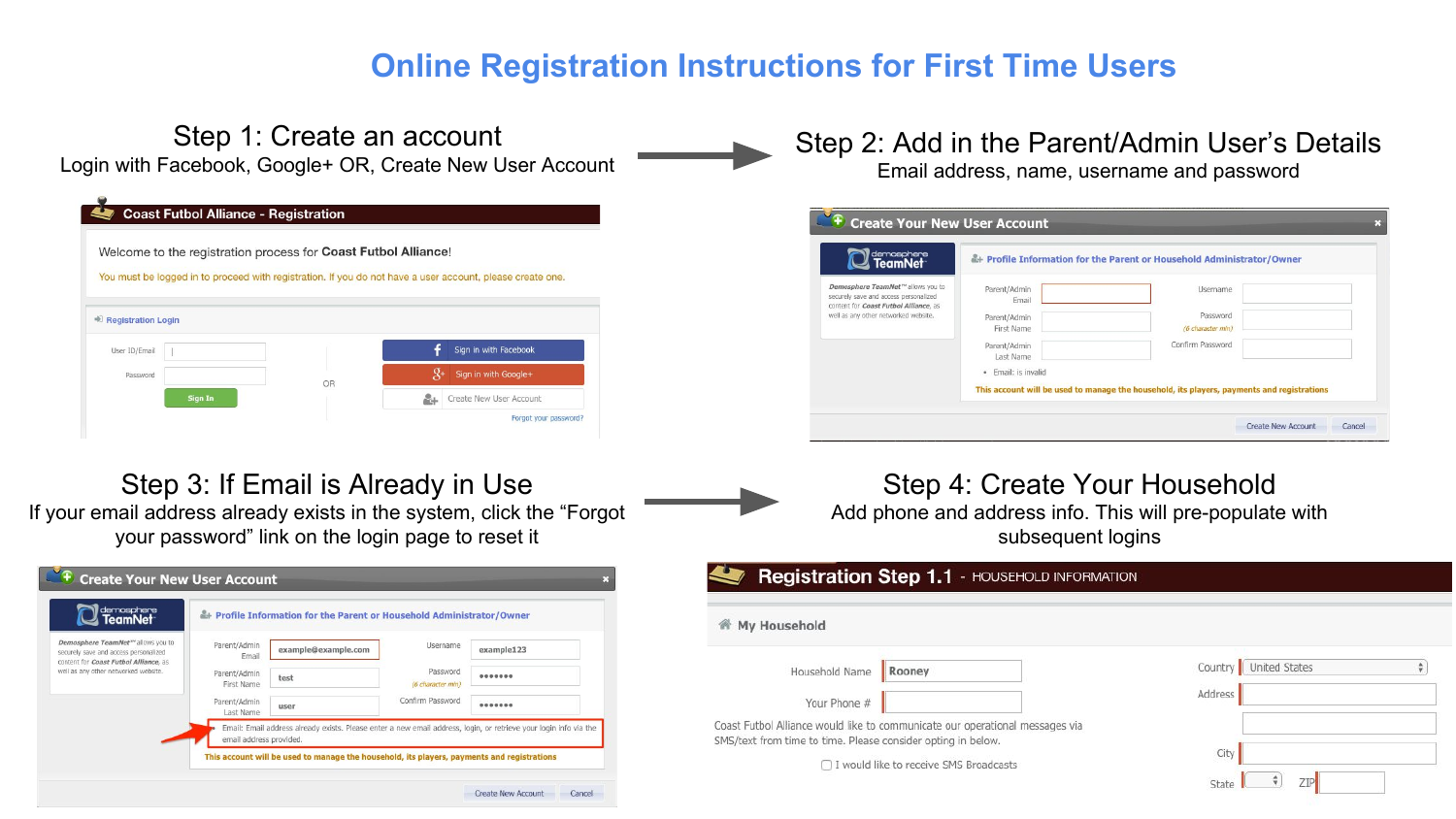## Step 5: Register a Participant

You can also register to volunteer or make a donation

| Step 1<br>Welcome          | Step <sub>2</sub><br>Collect Order Item Info | ō | 75 | Step <sub>3</sub><br>Additions | Step 4<br>Donate            | St |
|----------------------------|----------------------------------------------|---|----|--------------------------------|-----------------------------|----|
|                            | Select Order Item                            |   |    |                                |                             |    |
|                            | Registration Step 1.2 - SELECT ORDER ITEM    |   |    |                                |                             |    |
| What would you like to do? |                                              |   |    |                                |                             |    |
|                            |                                              |   |    |                                |                             |    |
|                            | <b>Register a Participant</b>                |   |    |                                | <b>Register a Volunteer</b> |    |
|                            |                                              |   |    |                                |                             |    |
|                            | <b>Make a Donation</b>                       |   |    |                                |                             |    |
|                            |                                              |   |    |                                |                             |    |

## Step 6: Create the Player/Registrant

Existing household members will always show up here, or create a

| Step 1<br>Velcome.                                  | Step 2<br>Collect Order Item Info                   |   |   |   | Step 3<br>Additions |
|-----------------------------------------------------|-----------------------------------------------------|---|---|---|---------------------|
|                                                     | <b>Identify Participant</b>                         | ō | o | o |                     |
|                                                     | <b>Registration Step 2.1 - IDENTIFY PARTICIPANT</b> |   |   |   |                     |
|                                                     |                                                     |   |   |   |                     |
|                                                     |                                                     |   |   |   |                     |
|                                                     |                                                     |   |   |   |                     |
| Wayne Rooney                                        |                                                     |   |   |   |                     |
| Select Household Member to Register<br>686-15398-46 | <b>Create New Member</b><br>۰                       |   |   |   |                     |
|                                                     |                                                     |   |   |   |                     |

#### Step 7: Select a Program/Season Only those programs a member is eligible for will appear in the dropdown



## Step 8: Enter Parent Info

 $\n *Male*\n *Female*\n$ 

 $(202) 555 - 1212$ 

Gender

Phone #

Birthdate 06/02/2006

Select an existing member from the dropdown, and/or create a new member